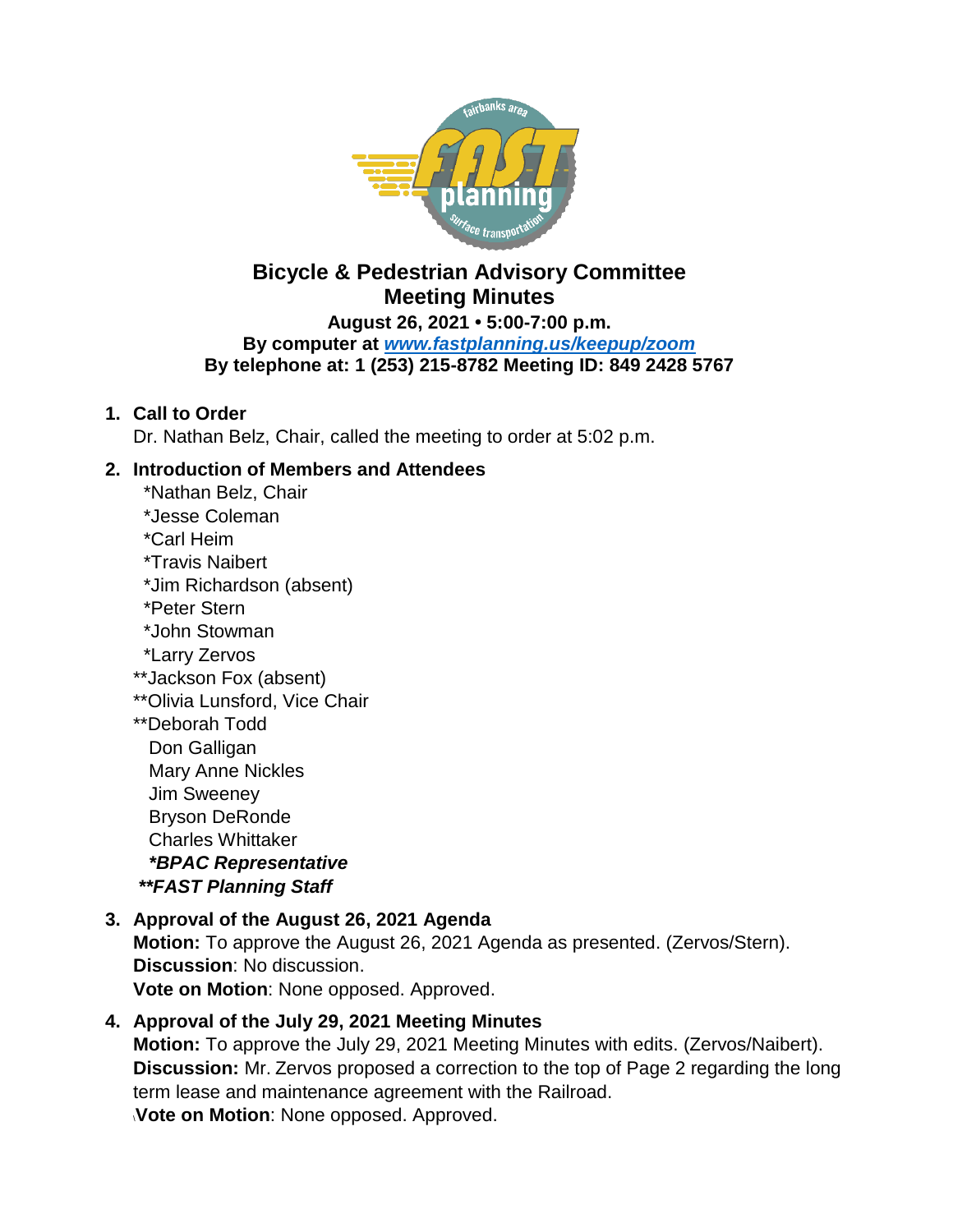## **5. Staff /Working Group/Chair Reports**

Ms. Lunsford provided the following updates:

- The Road/Rail Crossing Reduction/Realignment Plan was adopted by the Policy Board.
- The Technical Committee and Policy Board voted to approve the Transportation Improvement Program (TIP) Policy revision to consolidate programs in the TIP. Those programs were the Improvement Program (Surface Upgrades), Intersection Improvement Program, Sidewalk Improvement Program, and Safety & Efficiency Program into one Program to make it more convenient for categorization and budgeting efforts. The Policy Board approved the consolidation of the programs but wanted to ensure that the projects nominated were at least clearly categorized so the intent of the separate programs was not lost and funded a balance of project types.
- The College Road Crosswalk at the Farmers Market was added to the FAST Improvement Program as a contingency project to the FFY22 Improvement Program. Don Galligan of the Fairbanks North Star Borough had some good comments about the crosswalk on College Road explaining that the Farmers Market had spread out their booths because of COVID which reduced the number of parking spaces (in violation of their zoning permit) which led to more people parking across the street and the neighborhood does not necessarily want people parking over there. The project was identified as a need by the community for many years in the Motorized Transportation Plan and in the Non-Motorized Plan even prior to the Farmers Market reducing their parking layout.
- The two items listed above would have been introduced to the BPAC but were requested on July 26, 2021 which was past the deadline to be included in the July 29, 2021 BPAC Agenda and the BPAC agenda which had already been advertised in the newspaper.

### **6. Public Comment Period**

**James Sweeney, a resident of Esro Road** explained that he sent an email to FAST Planning regarding the uses of the path that was just constructed in his area.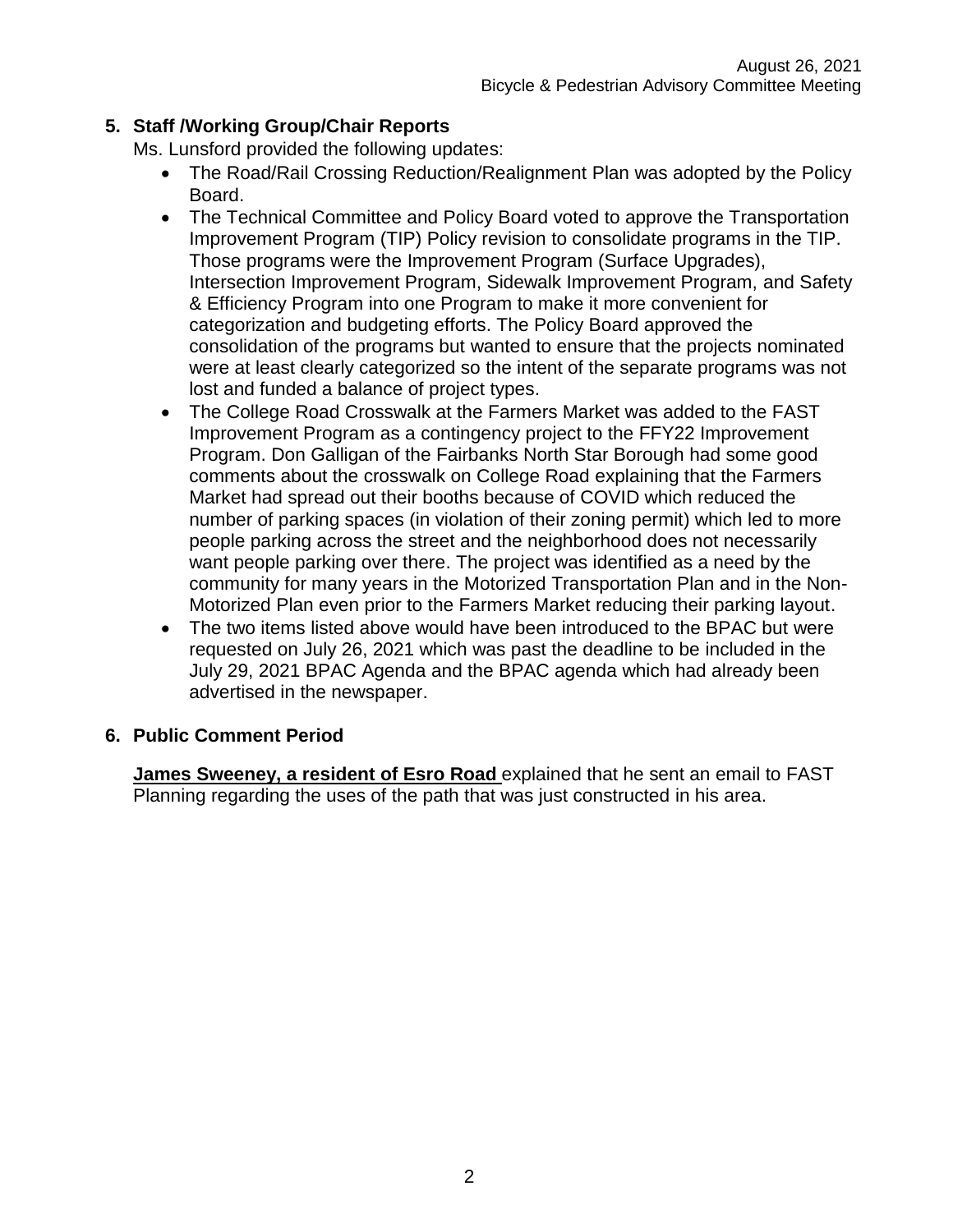#### **Olivia Lunsford**

| From:    | sweeneys@acsalaska.net                 |
|----------|----------------------------------------|
| Sent:    | Wednesday, August 25, 2021 1:37 PM     |
| To:      | Olivia Lunsford                        |
| Subject: | Chena Hot Springs Road Multi-use Trail |

Hello,

I live on Esro Road, about 1/4 mile north of Chena Hot Springs Road. With the current construction, I have been seeing construction signs that say "Multi-Use Trail" on the new path/trail adjacent to the road construction. I was curious as to who were the intended users of this "Multi-use Trail" as I thought this trail was for pedestrians, bicycles & equestrians although four wheelers and dirt bikes are commonly seen on this trail. I use this path/trail for walking.

So I asked three DOT employees the question: Who are the intended users of this trail, in other words, what is the definition of "Multi-Use Trail?

The construction engineer said the trail was for pedestrians, bicyclists, equestrians and also ATVs and dirt bikes, but not licensed highway vehicle.

The planner and the traffic engineer said there was no exact agreed on definition but that the trail was shown on the Fairbanks North Star Borough Trail map as a "motorized multi-use trail" and suggested that I follow up with the FNSB Trail Coordinator.

I asked the trail coordinator and he said that while there was no written definition of "motorized multi-use trail" in their trail plan document, that it meant that ATVs and dirt bikes could use the "Multi-Use Trail". The borough trail maps show the trail as "motorized multi-use".

I obtained the 1999 as-built plan set, the current plan set and the Design Study Report (DSR) for the current project. The DOT plans do show a "Multi-Use Trail" on the typical sections and the 1999 CHSR plan set also showed a "Multi-Use Trail" on the typical sections. The DSR also uses the term "multi-use trail" in the context of providing for pedestrian safety.

Also, there are no signs in the current plan set that designate the trail as a pedestrian or bicycle trail and no regulatory signs that say "No Motorized Vehicles.'

The project cost is about \$23 million and I estimate that the 6 mile 10ft wide trail is costing about \$1 million.

The FAST planning boundary includes about 1-1/2 miles of this "Multi-Use Trail" from the Steese intersection to past **Weller School** 

So my questions to BPAC are:

What is the definition of a "Multi-Use Trail" and who are the legal users of this trail?

Why are there no signs to tell the public what uses are legal?

Is the FHWA funding a 6 mile four wheeler trail?

Regards, **Jim Sweeney** 4.5 Mile Chena Hot Springs Rd.

Mr. Heim explained that his group designed the project, and the path was originally constructed in the 80's or 90's. Mr. Heim commented that he found an old map that showed it was a motorized trail so in terms of bikes and pedestrians in the Design Study Report (DSR), it clearly called out that the shoulder of the road was for bikes and peds and the trail was more of a motorized trail. Mr. Heim explained that they only made it ADA-compliant where it crossed driveways and DOT Maintenance graded it to make it nice from a maintenance standpoint because water was getting into peoples' yards causing maintenance issues.

Dr. Belz stated that it should be added as an agenda item for the September 2021 meeting to allow time to have a more informed discussion on it.

Mr. Naibert pointed out that everything beyond about 2 Mile Chena Hot Springs Road a was outside the FAST Planning boundary, so they needed to decide whether they wanted to add it to the agenda or not. Mr. Naibert stated that he used the path quite a bit and there were some ATVs on it, more out toward Two Rivers area, but had never had a conflict with ATVs so could not say he would limit their use but was open to discussion.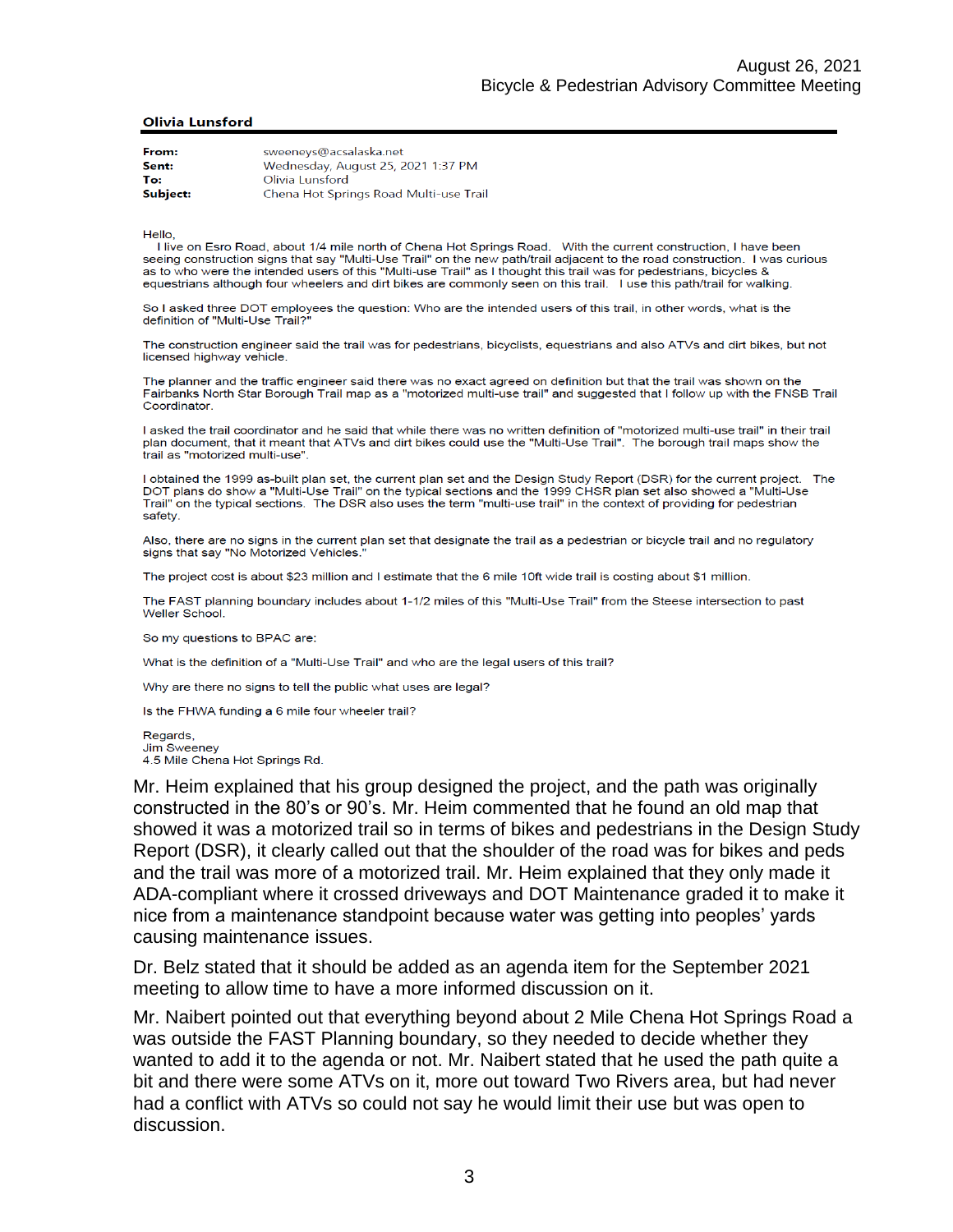**Mary Anne Nickles** commented that the sidewalks along Cowles Street seemed to be cleared of snow as well as could be expected, considering the condition they were in. Ms. Nickles commented that the sidewalk turning up the exit driveway from the Noel Wien Library was in poor condition for pedestrians and wheelchairs. Ms. Nickles commented that her concern was that the push button for the crossing alert system on the east side of the road was not accessible during the winter. Ms. Nickles commented that when a short pedestrian was standing on the sidewalk the button was too far away and the snow had been pushed in front of the post with the button so there was no way that she could step up onto the snow pile to reach the button. Ms. Nickles commented that on the west side this was usually not a problem because of the bus stop. Ms. Nickles commented that in the past she had used the button when it was cold and not had it work but had not had that situation to test it recently. Ms. Nickles commented that her other concern with that crossing was that when Cowles Street had been plowed, but it was cold enough to freeze, the white lines were very slippery and she did have an instance when she fell and the gentleman hurrying to her rescue from the bus stop, also fell as she was shouting, "Don't step on the white lines!" Ms. Nickles commented that she slipped a second time while trying to get up but was not significantly damaged. Ms. Nickles commented that a suggestion regarding this situation would be that the unpainted lines fall on the normal tire tracks in which case the gravel that was displaced by the tires would be directed onto the white lines.

Dr. Belz stated that Ms. Nickles comment was related to seasonal mobility and thought they could add it to the conversation about where the crosswalks and buttons were. Dr. Belz stated that as far as the painted lines, in winter it was hard to tell where those lines were but thought it was important and thanked Ms. Nickles for bringing it to their attention.

#### **7. Old Business**

#### **a. Mapping of Priority Routes for Non-Motorized Facilities**

 *Review of online map of prioritized routes and latest adjustments by Committee work group, and recommendation to Seasonal Mobility Task Force for incorporation into Mobility Recommendations Report Update*

Ms. Lunsford noted that the Draft Priority Route Map was presented to the Seasonal Mobility Task Force on August 2, 2021 and received a warm response from both DOT Maintenance and City Public Works. Ms. Lunsford added that the City of Fairbanks commented that the map would help them to prioritize and better direct their limited resources this coming winter. Ms. Lunsford explained that the City would like to delete the timeframes for clearing after a snow event for now, but DOT planned to track their response time this winter for maintenance of nonmotorized facilities to obtain data that could be applied to the map next year. Ms. Lunsford explained that they all agreed that they did not want any changes to the map at this time and that it was "aspirational" and they planned to use it as a tool for speaking with their respective legislative bodies to make a pitch for increased maintenance funding. Ms. Lunsford explained that they also asked that FAST create a second map to show which sidewalks and paths were not currently maintained.

#### **b. Cycling Education – Smart Cycling Courses/FAST PSA Video**

Ms. Coleman proposed to hold a smart cycling course to train bicyclists about different techniques to safely operate and maintain their bikes.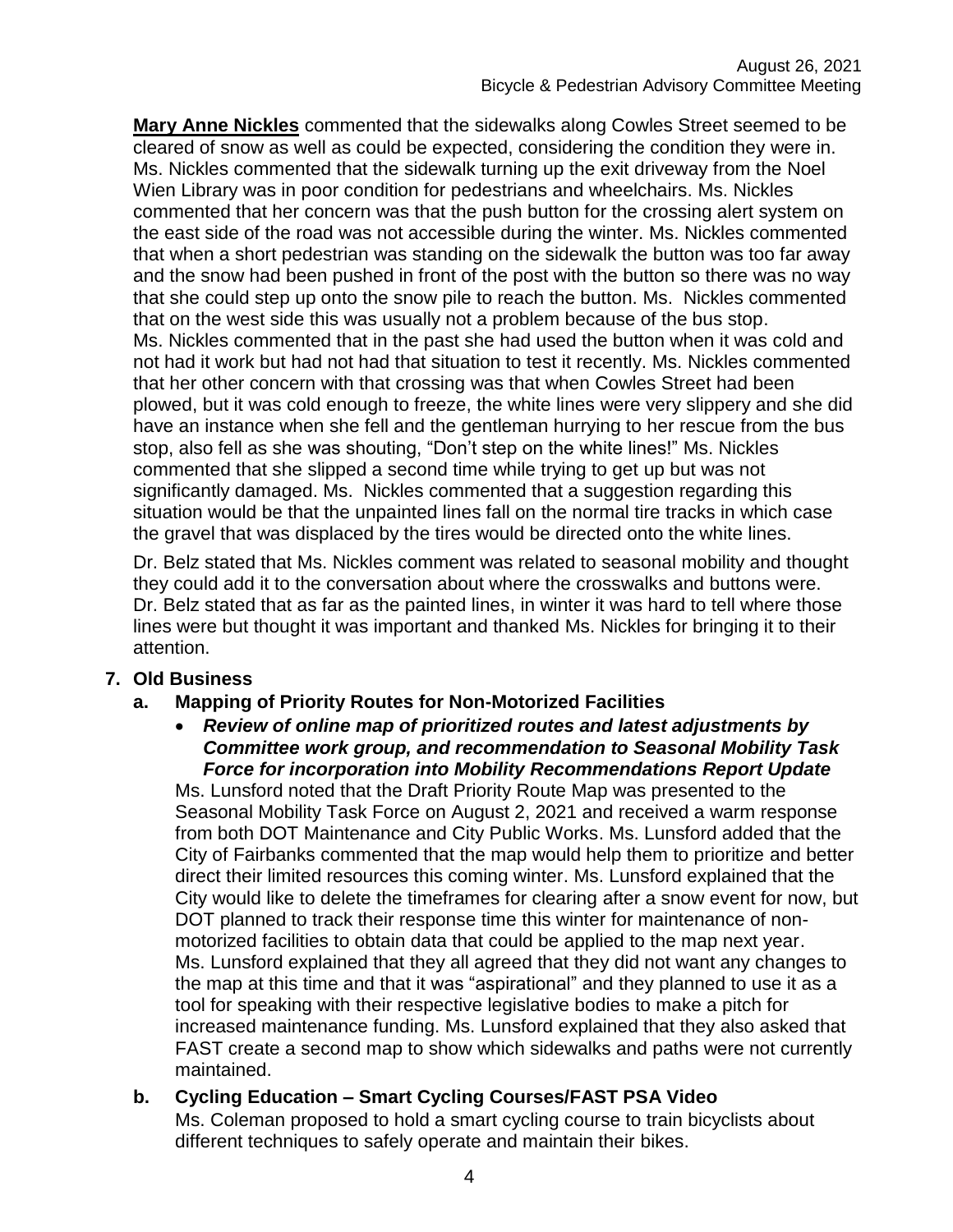Dr. Belz explained that the course was offered through the League of American Bicyclists but there were others in town that could teach bike safety.

Mr. Stern explained that he had attended a two-day bike safety course and thought it really was worthwhile, but a scaled down version of it would be more feasible. Ms. Coleman explained that when, how, or what format would be dictated by the weather and COVID so they would have to wait and see how they would pursue it. Ms. Lunsford stated that BPAC had a small advertising budget they could use for PSAs. Mr. Lunsford stated that she would add this as an agenda item for the February 2022 meeting.

#### **c. July 18 th Accident on Johansen Expressway Path (Action Item)**

 *Collision between motorbike and bicyclists; consideration of drafting a letter to local law enforcement agencies*

Ms. Lunsford explained that an accident had occurred on the Johansen Expressway non-motorized path between a bicyclist and motorcycle, Fairbanks City Police were called, and no citations were issued.

**Public Comment**: **Bryson DeRonde**, a witness to the accident, explained that he was part of the group who was traveling east on the bike path and came to the corner of Peger and Johansen intersection, where a guy on a dirt bike came around the corner and Mr. DeRonde and his friend were able to swerve and miss him, but the motorbike swerved, hit the fence, bounced off the fence, and hit a woman that was with their group and her bike. Mr. DeRonde explained that the woman had torn her meniscus and her bike was damaged. Mr. DeRonde explained that Officer Condon of the Fairbanks Police Department had responded but told them that FPD could not enforce it since it was not on the roadway which made it a civil matter even though it was clearly marked as a non-motorized facility.

**Motion**: To write a letter regarding the July 17, 2021 accident between a bicycle and motorcycle on the Johansen Expressway non-motorized path after potentially having a City of Fairbanks Police Officer attend the next BPAC meeting. (Zervos/Stern).

**Discussion**: Mr. Naibert asked if they needed to write a letter at all if they were satisfied with the discussion at the next meeting assuming they invited the Troopers or City Police.

Dr. Belz stated that he thought the formality of a letter carried more weight than the meeting minutes of a BPAC meeting because it went before the Technical Committee and Policy Board. Dr. Belz stated that he was of the position that even if they did get a response from Troopers and City Police they liked, he still thought it was worthwhile to write a letter.

Dr. Belz stated that he thought the intent was to write a letter and invite representatives from law enforcement agencies to discuss the topic.

Mr. Naibert stated that he was not in favor of putting off the letter and was strongly in favor of writing a letter and thought it should be written whether the police were able to come to their meeting or not.

**Vote on Motion**: Five in favor. One opposed. (Naibert). Approved.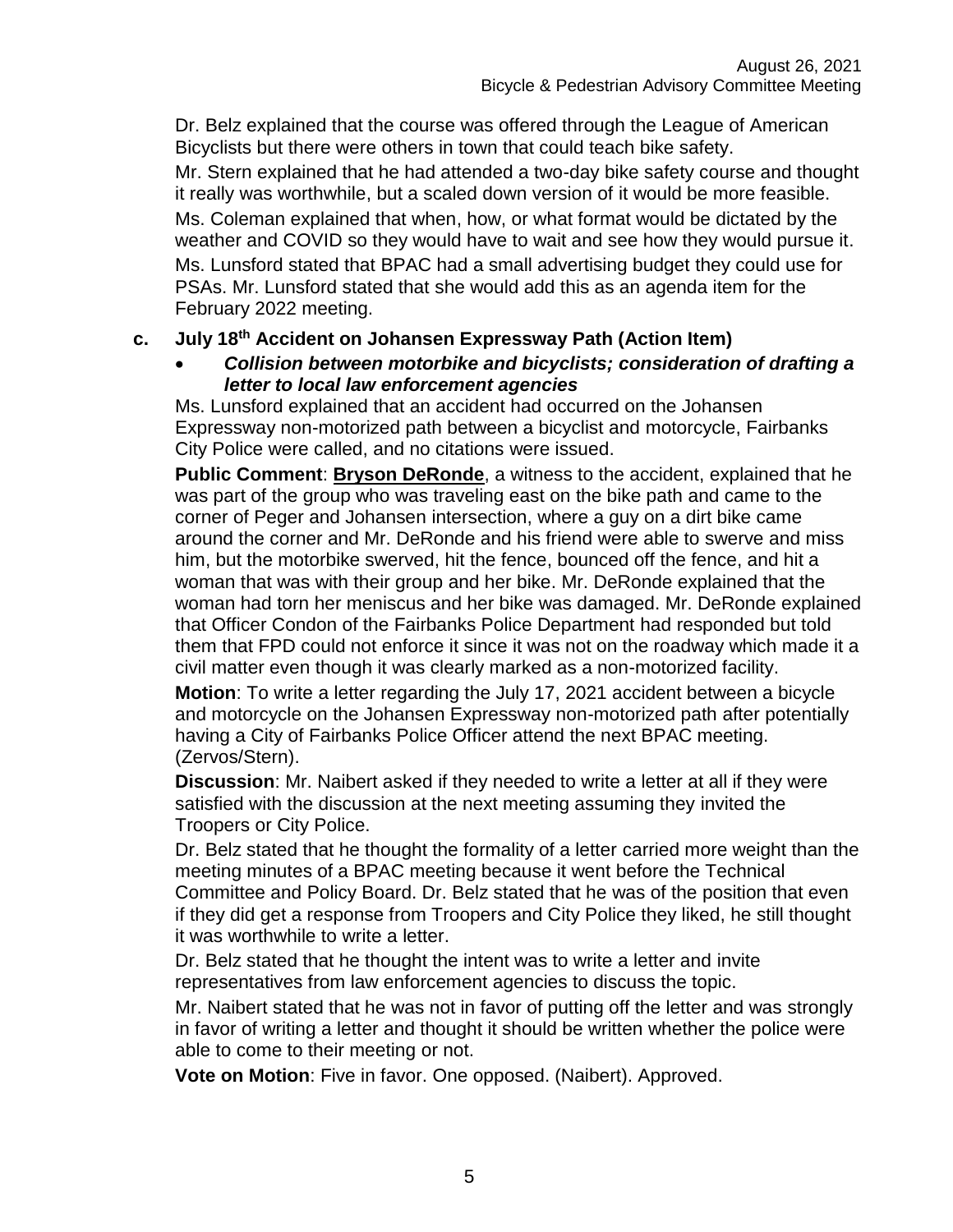#### **8. New Business**

#### **a. 4 th Annual Winter Maintenance Forum**

 *Discussion of Forum Agenda, Guest Speakers, Advertising Plan, and Meeting Format*

Ms. Lunsford explained that meeting packet included three previous agendas for the annual winter maintenance forum and wanted to get their feedback about what they wanted to see as far as agencies, speakers, topics, and ideas to increase attendance. Ms. Lunsford explained that that last year the meeting was via Zoom and she posted 200 flyers around town, on Craigslist, and spoke on KUAC and IHEART radio stations to promote the event. Ms. Lunsford stated that any ideas or comments from the BPAC for how to increase attendance would be appreciated.

**Motion:** To extend the meeting to 7:30 p.m. (Stern/Naibert). **Vote on Motion**: None opposed. Approved.

#### **b. Proposed AAC Revisions for Bike/Ped Safety**

 *Status update on letters of support received and submittal to Department of Public Safety*

Ms. Lunsford explained that the meeting packet included the letter sent through the Alaska Municipal League in March 2021 and the corresponding letters of support received from AMATS BPAC, Alaska Outdoor Alliance, City and Borough of Juneau, Center for Safe Alaskans, CRW Engineering, the Juneau Freewheelers Bicycle Club, and City of Homer and were awaiting letters from UAF, the Fairbanks Cycle Club, and AMATS Policy Board. Ms. Lunsford noted that she had reached out to Black Spruce Brewing Company about providing a letter of support and when all the letters of support were received Mr. Fox would send the packet to the Department of Public Safety in September.

Dr. Belz indicated that he would reach out to others to see if they would provide letters of support as well.

#### **c. New Nominations to FAST Improvement Program (Action Item)**

 *Review and Discussion of Surface Upgrades to the Paths on 8th Avenue in North Pole and Evergreen Street to Anne Wien Elementary and Randy Smith Middle School (including path between the schools).*

Ms. Lunsford introduced Peter Stern to provide a presentation with photos of the proposed project nominations.

**Public Comment**: No public comment.

Motion: To nominate repaving of the 8<sup>th</sup> Avenue non-motorized path in North Pole as a contingency project for funding under the FAST Improvements Program. (Stern/Zervos).

**Discussion**: No further discussion.

**Vote on Motion**: None opposed. Approved.

**Motion:** To nominate the Evergreen Street to Anne Wien Elementary and Randy Smith Middle School non-motorized paths for resurfacing to the FAST Improvements Program. (Stern/Heim).

**Discussion**: No discussion.

**Vote on Motion**: None opposed. Approved.